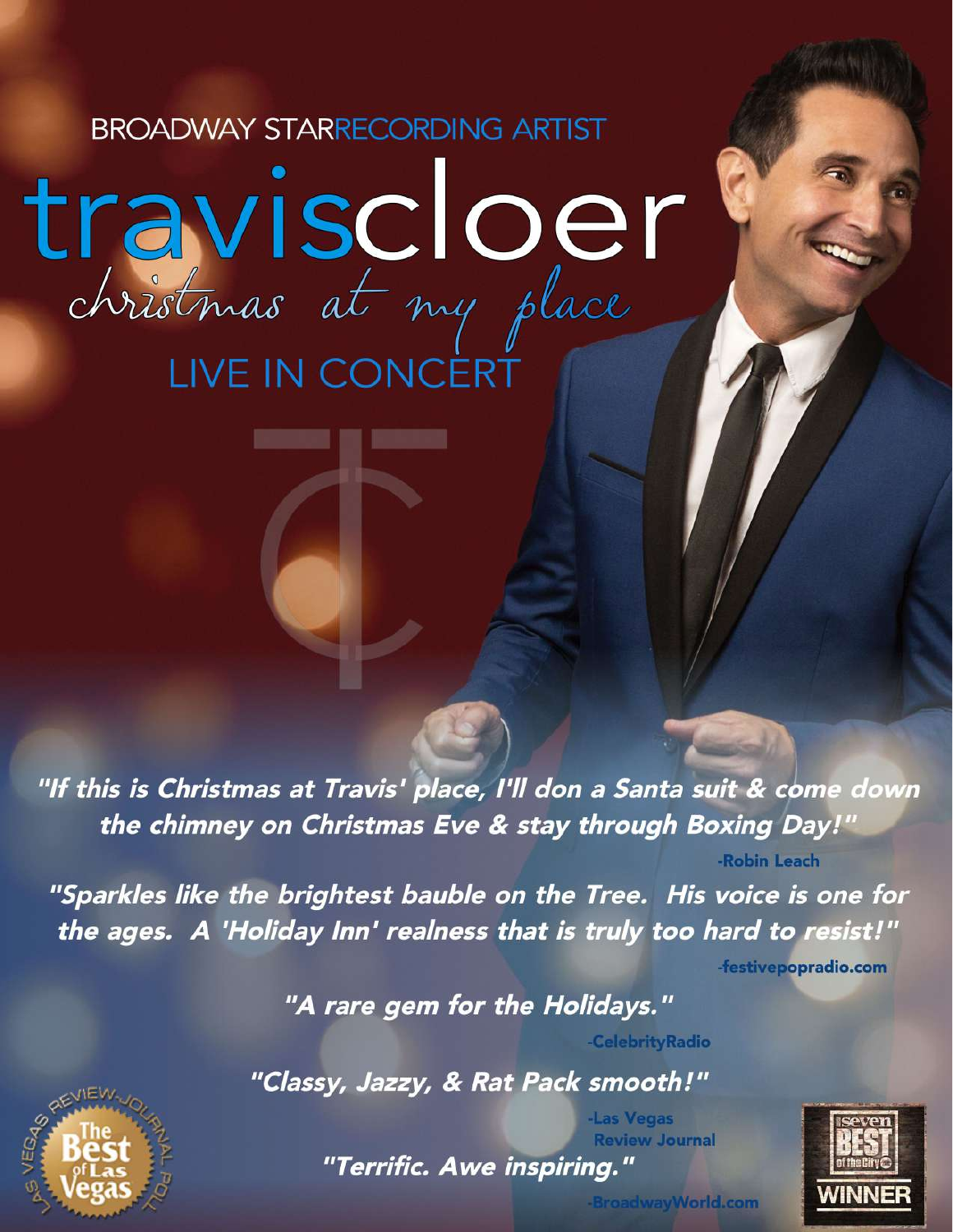## watch the "[Christmas at My Place](https://vimeo.com/466357692)" promo here

## LISTEN TO "CHRISTMAS AT MY PLACE" HERE

**Recording artist & Broadway star Travis Cloer, the longest running "Frankie Valli" from the TONY & Grammy winning hit JERSEY BOYS, brings you his acclaimed Holiday special... "Christmas at My Place" - LIVE IN CONCERT!"**

**Based on his "moving & heart warming big band inspired album" (Celebrity Radio), Travis & his band get you in the spirit of the Season & feeling all the feels as they bring to life this "quintessential Christmas show" (Celebrity Radio).** 

**You'll swear you're sitting by the fire in Travis' home as he lends his versatile & dynamic voice to "the perfect setlist balanced with carols, classics, new arrangements, old favorites, humor & seriousness." (Robin Leach)**

**This exciting & moving night of Holiday cheer has played to sold out houses at The Smith Center, Cabaret Jazz, with the Abilene Philharmonic, the Las Vegas Philharmonic, & the Laurie Beechman Theatre in New York City. In fact, one of the best things about "Christmas at My Place" is its flexibility. Travis is just as comfortable and engaging playing with his 4 to 8 piece band of elves as he is with a full symphonic orchestra.** 

**Let Travis take you on a musical sleigh ride through this magical time of year, from the welcoming in of the Season right up to the thrills of the big day itself!**

**It won't take you long to see why he's been called "One of Vegas' most accomplished showmen" (LV Sun) & "Spine tingling & goosebump inducing" (Robin Leach)**

**Celebrate the Holidays in style… Celebrate with one of Vegas' & Broadway's finest voices… Celebrate with Travis Cloer & "Christmas at My Place".** 

Break out the eggnog, stuff the stockings , & don't forget THE MILK & cookies!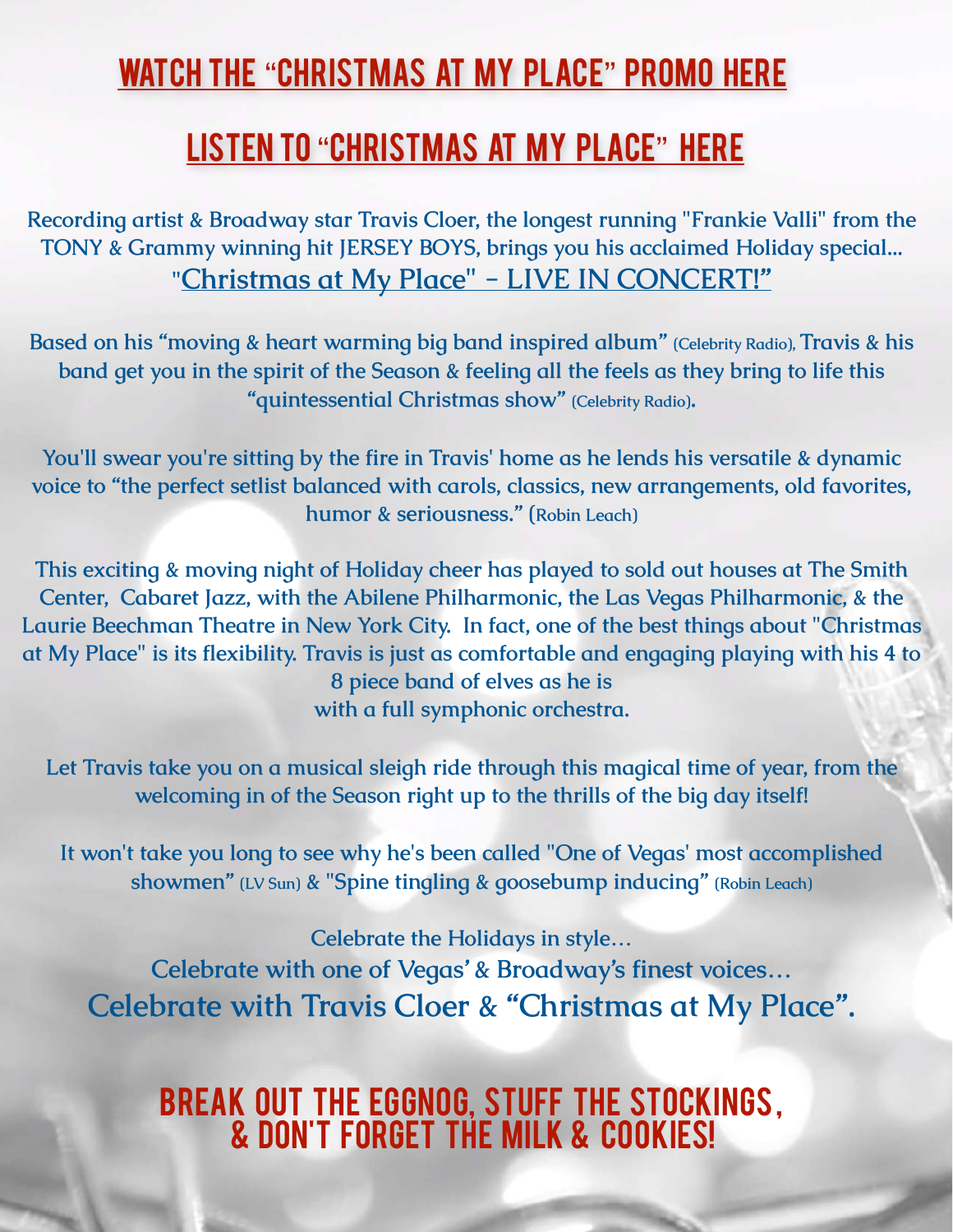**"Christmas at My Place" is an extremely versatile production. It has been presented with a quartet of musicians (piano, bass, drums, & sax), with a 9 piece band (rhythm section, 2 trumpets, trombone, alto sax, tenor sax), as well as full symphonic productions. Depending on your needs & specifications, it can accommodate any venue, large or small.**